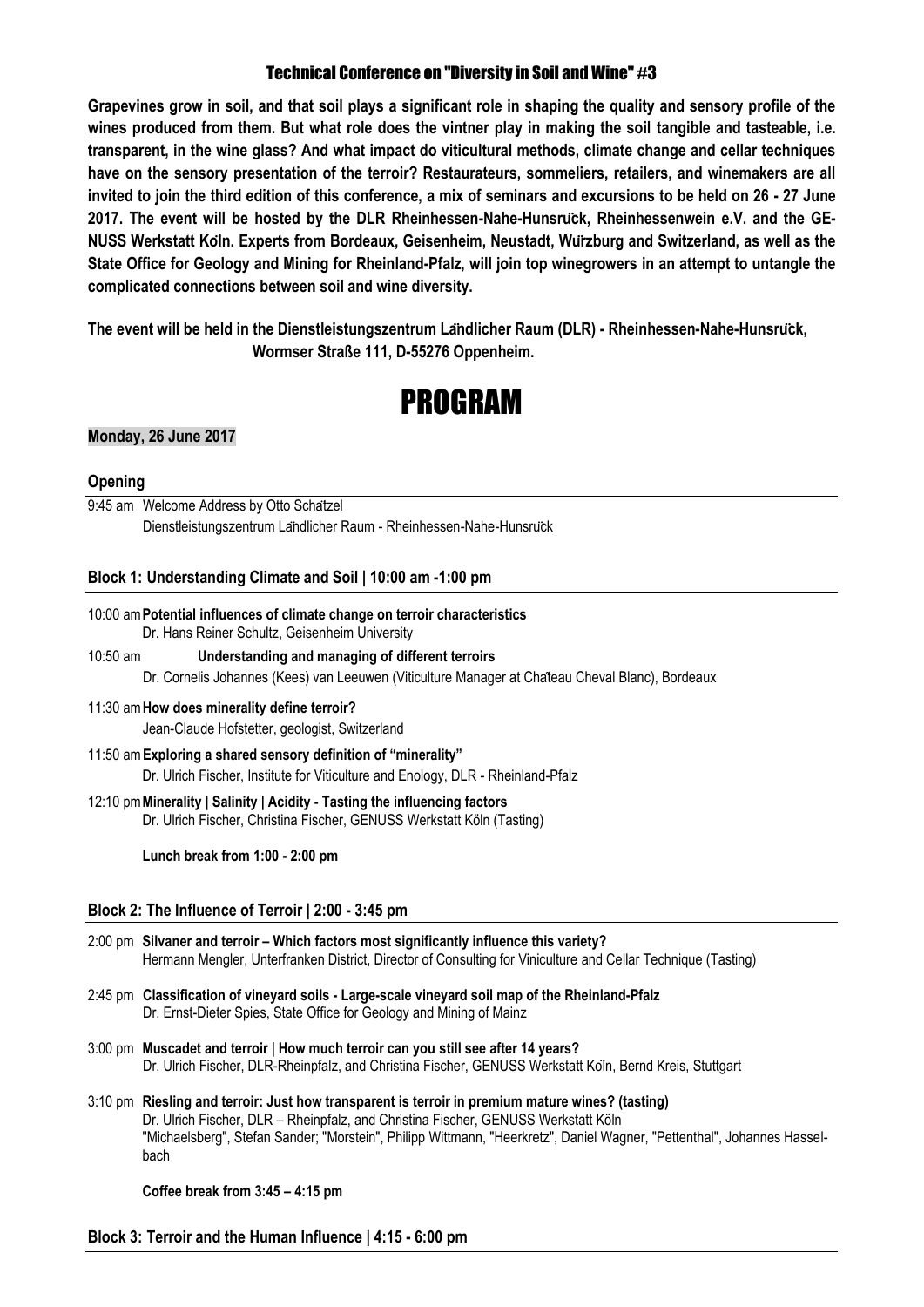- 4:15 pm **The influence of cellar techniques on terroir** Extended maceration | Fermentation | Natural wines | Orange wines | Quevris Dr. Monika Christmann, President of the OIV, Geisenheim University
- 5:00 pm **Impact of different terroirs on the dynamics of microorganisms during spontaneous fermentation (EU Microwine Project) - (tasting)** Kimmo Siren, Finland, Institute for Viticulture and Enology, DLR - Rheinland-Pfalz

5:30 pm **Does barrel maturation obscure terroir in white wines? (tasting)**

6:00 pm Conclusion of afternoon events

# **Block 4: Terroir-ists at Rest | 7:00 – 11 pm**

#### **Return to hotels, quick check-in!**

- 6:00 pm **Aperitif and "check'in out" with MAXIME HERKUNFT RHEINHESSEN**  $\Rightarrow$  The winegrowers of Maxime Herkunft Rheinhessen will be presenting their Ortsweine, organized geographically. While these bottles reflect diverse soils, climate also plays a critical role here as well.
- 7:00 pm **BBQ with terroir-wurst... and rendezvous with Rieslings from MAXIME HERKUNFT RHEINHESSEN and individual terroir-driven wines.**

 $\Rightarrow$  Each seminar participant is requested to bring a favorite "liquid" terroir to the tasting.

#### **Tuesday, 27 June 2017**

#### **Block 5: Terroir in marketing | 9:00 am – 1:30 pm**

- 9:00 am **Making sense of terroir | A wine journalist's view** Lars Daniels, Netherlands
- 9:30 am **Terroir cannot stand alone | The need for a quality-based, origin-delineated classification system** Bernd Wechsler, DLR Rheinhessen-Nahe-Hunsrück, Oppenheim | Director of Center of Excellence for Wine Marketing and the Wine Market
- 10:00 amThe influence of terroir on sparkling wine **(tasting)** Volker Raumland, Sekthaus Raumland, Flörsheim-Dalsheim

#### **Coffee break from 10:30 – 11:00 am**

# 11:00 am**Conveying terroir in international marketing campaigns:**

Martin Kössler, Weinhalle Nürnberg Steffen Schindler, Marketing, Deutsches Weininstitut Thomas Curtius, Weinakademiker

12:00 pm**The taste of the soil in wine – examples of terroir-driven wines from around the world** Christina Fischer, Sommelière, GENUSS Werkstatt Köln Dr. Ulrich Fischer, Center of Excellence in Wine Research

#### **Lunch 1:30 - 2:30 pm**

# **Block 6: Excursion | 2:30 – 5:00 pm**

2:30 pm Departure for Roter Hang vineyards with private and shared cars

# 3:00 pm **Tour of the Roter Hang vineyards**

Dr. Ernst-Dieter Spies and Dr. Ulrich Dehner, State Office for Geology and Mining of Mainz Soils of the Roter Hang vineyards (red clay soils) and terroir presentation of wines from Roter Hang vintners

#### 5:00 pm Conclusion of the excursion